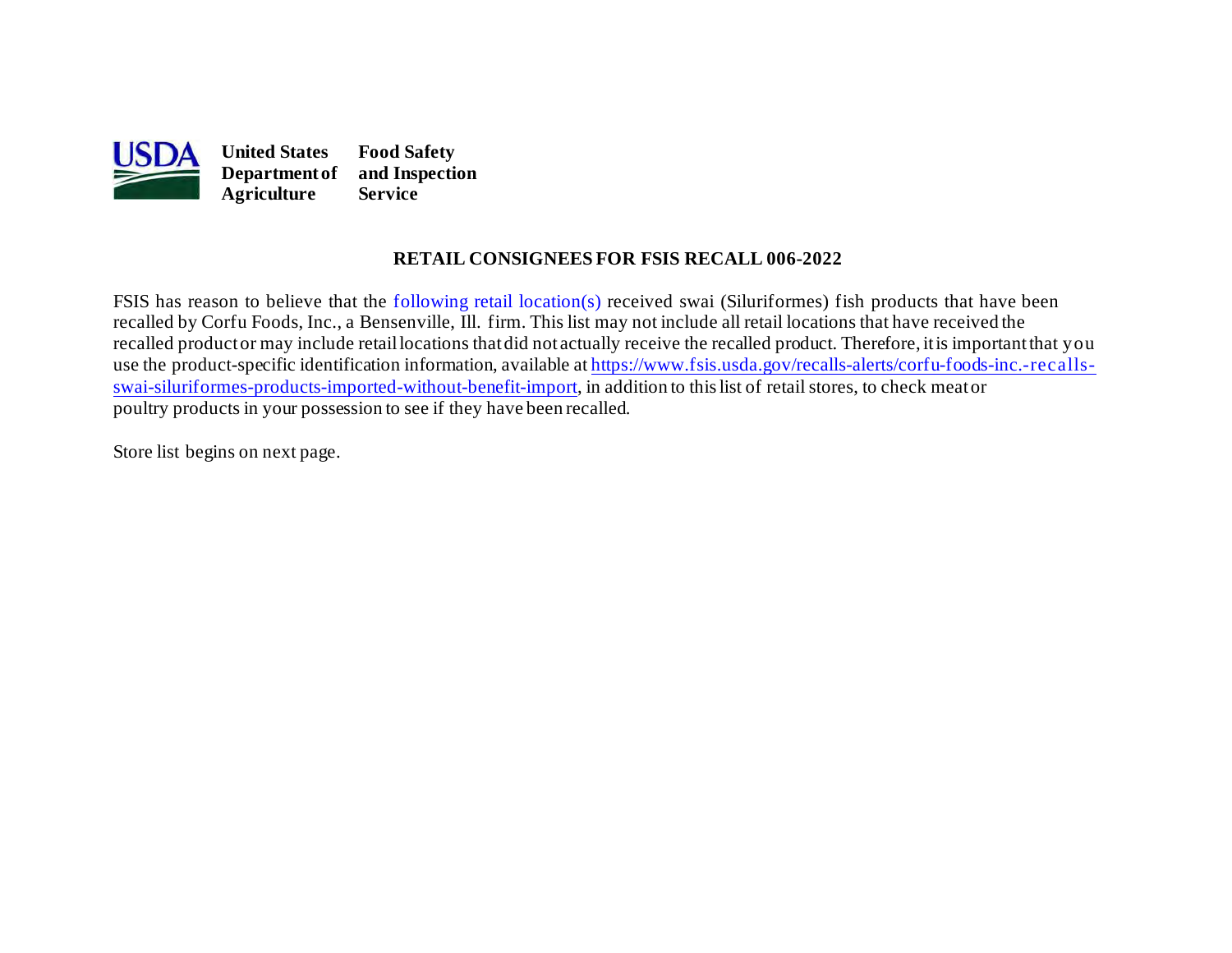<span id="page-1-0"></span>

United States Department of Agriculture

Food Safety And Inspection **Service** 

**List Current As Of:** 

## **Retail List for Recall Number: 006-2022 Siluriformes (Swai fillets)**

| <b>ILLINOIS</b>      |                       |                      |              |
|----------------------|-----------------------|----------------------|--------------|
| <b>Retailer Name</b> | <b>Street Address</b> | City                 | <b>State</b> |
| 1 Elgin Fresh Market | 822 Summit St         | Elgin                | IL-Illinois  |
| 2 Elgin Fresh Market | 306 S McClean Blvd    | Elgin                | IL-Illinois  |
| 3 Rio Valley Market  | 3307 W 63rd St        | Chicago              | IL-Illinois  |
| 4 Rio Valley Market  | 2745 Mannheim Rd      | <b>Franklin Park</b> | IL-Illinois  |